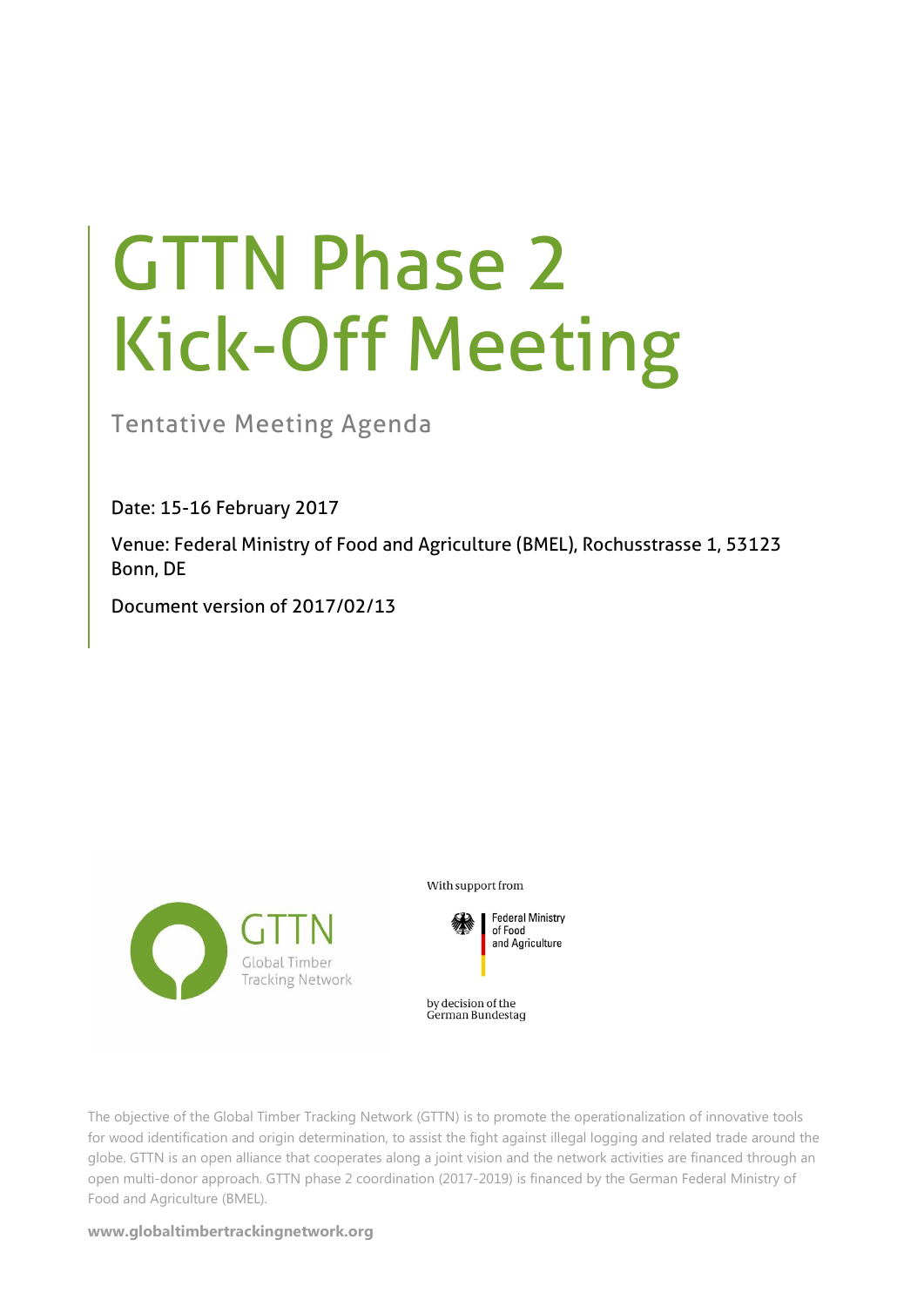

## **GTTN Phase 2 kick-off meeting**

Date: 15-16 February 2017 Venue: Federal Ministry of Food and Agriculture (BMEL), Rochusstrasse 1, 53123 Bonn, Germany

## **Wednesday 15 February**

11:00 – 13:00 Arrival and registration of participants (lunch available at own cost from the BMEL canteen)

## **1. Opening of the meeting**

1300 – 1330 Welcome (BMEL, EFI, TI) and short introductions by participants (All)

#### **2. Review of past accomplishments and lessons learnt**

1330 – 1400 GTTN Phase 1 (Marius Ekue, Bioversity International)

## **3. Updates on developments from GTTN partners**

1400 – 1500 Overview on development and application of timber identification methods (for each topic: 10' presentation + 5' O&A)

- Wood anatomy (Gerald Koch)
- Genetics (Andrew Lowe)
- Isotopes (Mart Vlam)
- Spectrometry (Ed Espinoza, US Fish & Wildlife Service (video))
- Methods combinations to improve origin check (Markus Boner)
- *1500 – 1530 Refreshments*

#### 1530 – 1615 Actual and potential day-to-day applications by user organisations (for each topic: 10' presentation + 5' Q&A)

- Public authorities perspective (*Michael Sawyer, UK Regulatory Delivery*)
- EUTR monitoring organisation perspective (NepCon *cancelled*)
- NGO perspective (Colomban Mac Dowall, Traffic)

#### **4. Planning the way ahead – GTTN Phase 2**

1615 – 1645 GTTN Phase 2 (EFI and TI)

- Overall objectives and structure of the project (EFI) (20' presentation + 10' Q&A)
- 1645 1700 Wrap-up of the day